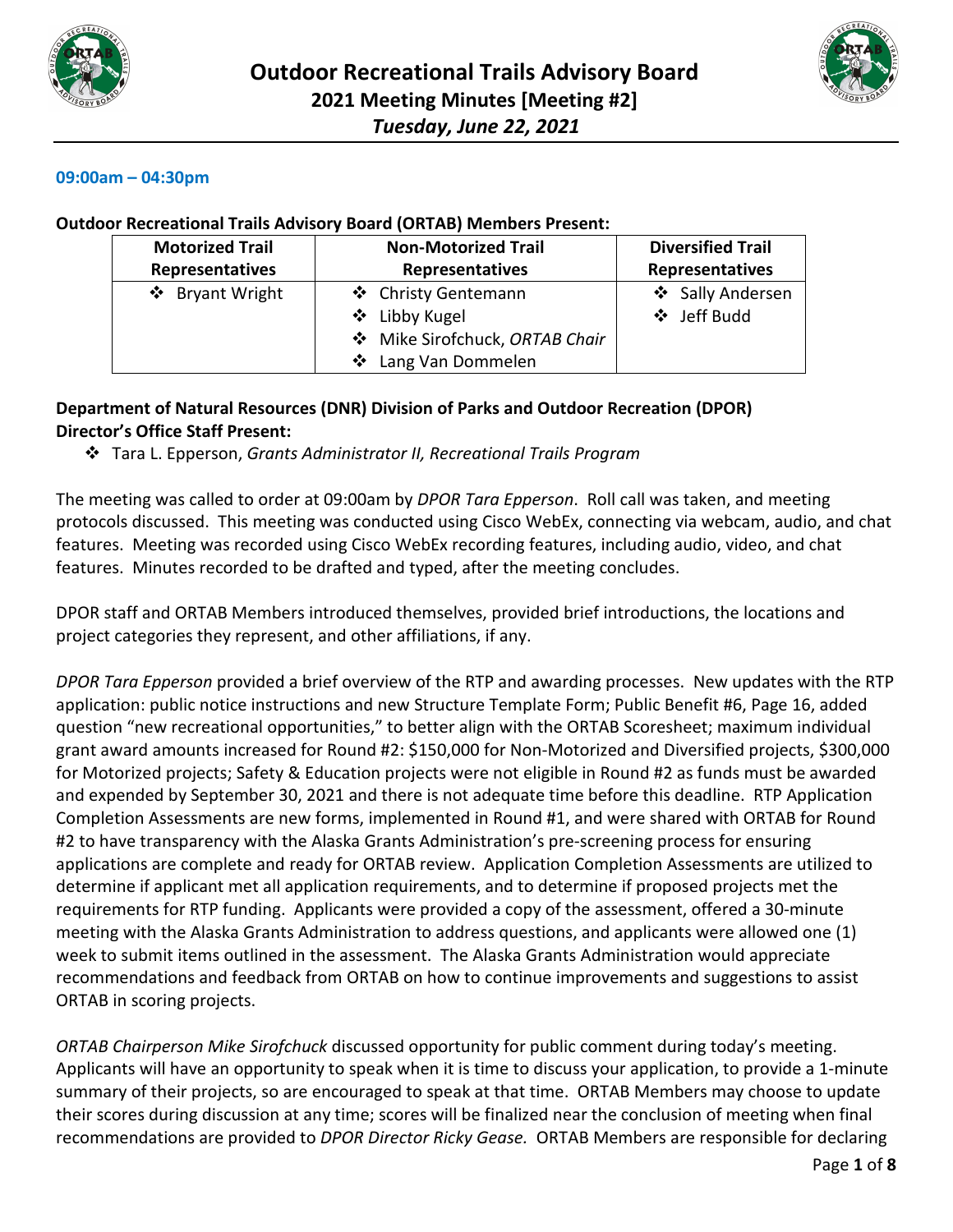

# **Outdoor Recreational Trails Advisory Board 2021 Meeting Minutes [Meeting #2]** *Tuesday, June 22, 2021*



any conflicts of interest for project before discussion begins and must notate on their ORTAB Scoresheets. [In accordance with AS 39.52.220]. Mike expresses that he will do the best to allow everyone an opportunity to speak. He will be calling upon ORTAB Members in different orders to ensure everyone speaks and change order to allow ORTAB Members to speak at different times. ORTAB Members may also state that he/she has "no comments," certainly acceptable when discussing the project applications.

Public Comments session began, per ORTAB Chairperson's discretion. Each person was allowed two (2) minutes to speak. Mike asked if any applicants on the phone would like to speak.

 Steve Cleary with Alaska Trails asking for status update on applications submitted from Round #1, and when the projects will be awarded.

*DPOR Tara Epperson* provided a status update – several applications are still pending, based on extensive review of the Environmental Review Checklists, and involving multiple agencies. There is no status update currently.

Recreational Trails Program (RTP) applications discussion and scoring began.

*[Ranked as follows, in order as discussed during meeting, not by ORTAB Score]*

| 1. Project Title:                         | Mirror Lake Multi-Use Trail Realignment and Rehabilitation |             |                                |             |  |
|-------------------------------------------|------------------------------------------------------------|-------------|--------------------------------|-------------|--|
|                                           | <b>Organization Name:</b> Chugach Mountain Bike Riders     |             |                                |             |  |
| <b>Project Category:</b><br>Non-Motorized |                                                            |             |                                |             |  |
| <b>Federal Funds Requested</b>            |                                                            | \$27,551.60 | <b>Non-Participating Costs</b> | \$0         |  |
| <b>Match Requirement</b>                  |                                                            | \$3,061.29  |                                |             |  |
| <b>Total Participating Cost</b>           |                                                            | \$30,612.89 | <b>Total Project Cost</b>      | \$30,612.89 |  |
| Final Average ORTAB Score: 84.50/100      |                                                            |             |                                |             |  |

### **ORTAB Discussion/Questions or Comments:**

- ORTAB general feedback, a good project and great application. Good to see this project move forward with improving the area, finishing improvements to an area previously funding by RTP.
- *Bryant Wright* and *Libby Kugel* recommend in future to highlight or indicate on maps where the project area is located to clarify project location better.
- *Jeff Budd*, *Mike Sirofchuck,* and *Land Van Dommelen* also recommend better labeling photos and locations on maps to better understand the project area.
- *Sally Andersen* asks for further clarification on local governing body letter of support. Applicant clarified.
- 2. **Project Title:** Karen Hornaday Park Pedestrian Entrance Trail

**Organization Name:** City of Homer

| <b>Project Category:</b>                       | Diversified |             |                                      |              |
|------------------------------------------------|-------------|-------------|--------------------------------------|--------------|
| <b>Federal Funds Requested</b>                 |             |             | \$148,049.32 Non-Participating Costs | \$0          |
| <b>Match Requirement</b>                       |             | \$16,449.92 |                                      |              |
| <b>Total Participating Cost</b>                |             |             | \$164,499.24 Total Project Cost      | \$164,499.24 |
| Final Average ORTAB Score: 88.75/100           |             |             |                                      |              |
| <b>ORTAB Discussion/Questions or Comments:</b> |             |             |                                      |              |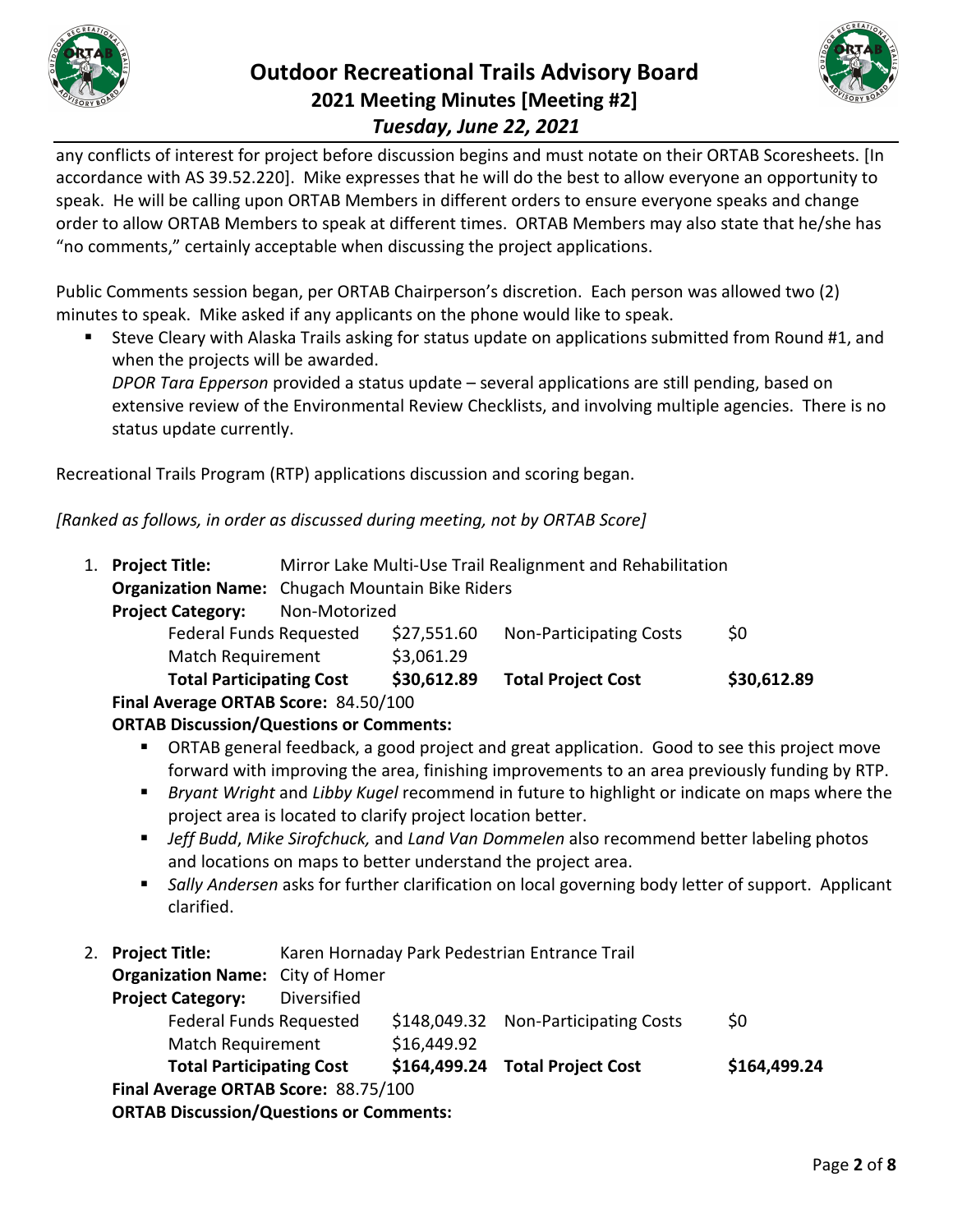



- ORTAB general feedback, excellent and well-organized application. Really appreciated the attention to detail, explanation of project in the narrative, and table of contents.
- *Lang Van Dommelen* stated very good photographs that assisted with showing the project scope.
- *Sally Andersen* asks for further clarification on Buy America Act steel certification. Applicant clarified, no steel with interpretive signs. *DPOR Tara Epperson* explained Buy America Act requirements if steel was involved in any project.
- 3. **Project Title:** Isberg East-West Multi-Use Trail, Phase II

**Organization Name:** Fairbanks North Star Borough

**Project Category:** Motorized

| <b>Total Project Cost</b>       | \$144,250.42 (Total w/R1 \$254,659.70) |
|---------------------------------|----------------------------------------|
| <b>Non-Participating Costs</b>  | \$0                                    |
| <b>Total Participating Cost</b> | \$144,250.42 (Total w/R1 \$254,659.70  |
| <b>Match Requirement</b>        | \$14,425.04 (Total w/R1 \$25,465.97)   |
| <b>Federal Funds Requested</b>  | \$129,825.38 (Total w/R1 \$229,193.73) |
|                                 |                                        |

**Final Average ORTAB Score:** 91.29/100

## **ORTAB Discussion/Questions or Comments:**

- *Bryant Wright* declared a conflict of interest, as he is the applicant.
- ORTAB general feedback, a great application and project. Project was rated highly.
- *Libby Kugel* asks how Phase I went. Applicant clarified that Phase I is complete. *DPOR Tara Epperson* further explained that Final Assessments for completed projects will be shared with ORTAB this round and moving forward to allow ORTAB to review how applicants have performed in past projects.
- 4. **Project Title:** Trail Upgrades for Birch Hill Recreation and Adjacent Areas

**Organization Name:** Nordic Ski Club of Fairbanks

| <b>Total Participating Cost</b> |             |              | \$164,711.11 Total Project Cost | \$167,972.70 |
|---------------------------------|-------------|--------------|---------------------------------|--------------|
| <b>Match Requirement</b>        |             | \$16,471.11  |                                 |              |
| <b>Federal Funds Requested</b>  |             | \$148,240.00 | <b>Non-Participating Costs</b>  | \$3,261.59   |
| <b>Project Category:</b>        | Diversified |              |                                 |              |
|                                 |             |              |                                 |              |

**Final Average ORTAB Score:** 89.43/100

**ORTAB Discussion/Questions or Comments:**

- *Bryant Wright* declared a conflict of interest, as he works with Fairbanks North Star Borough and Nordic Ski Club of Fairbanks is a working partner with the borough.
- ORTAB general feedback, a good application and project. Very clear project description and narrative, and very thorough.
- *Jeff Budd* asked for clarification on Page 4 of the Environmental Review Checklist, if there is impact on any public or private drinking water. Applicant clarified that they had worked with BLM environmental contact and had not received notice that there was any impact with drinking water.
- 5. **Project Title:** Skyview Trailhead Improvements **Organization Name:** Tsalteshi Trails Association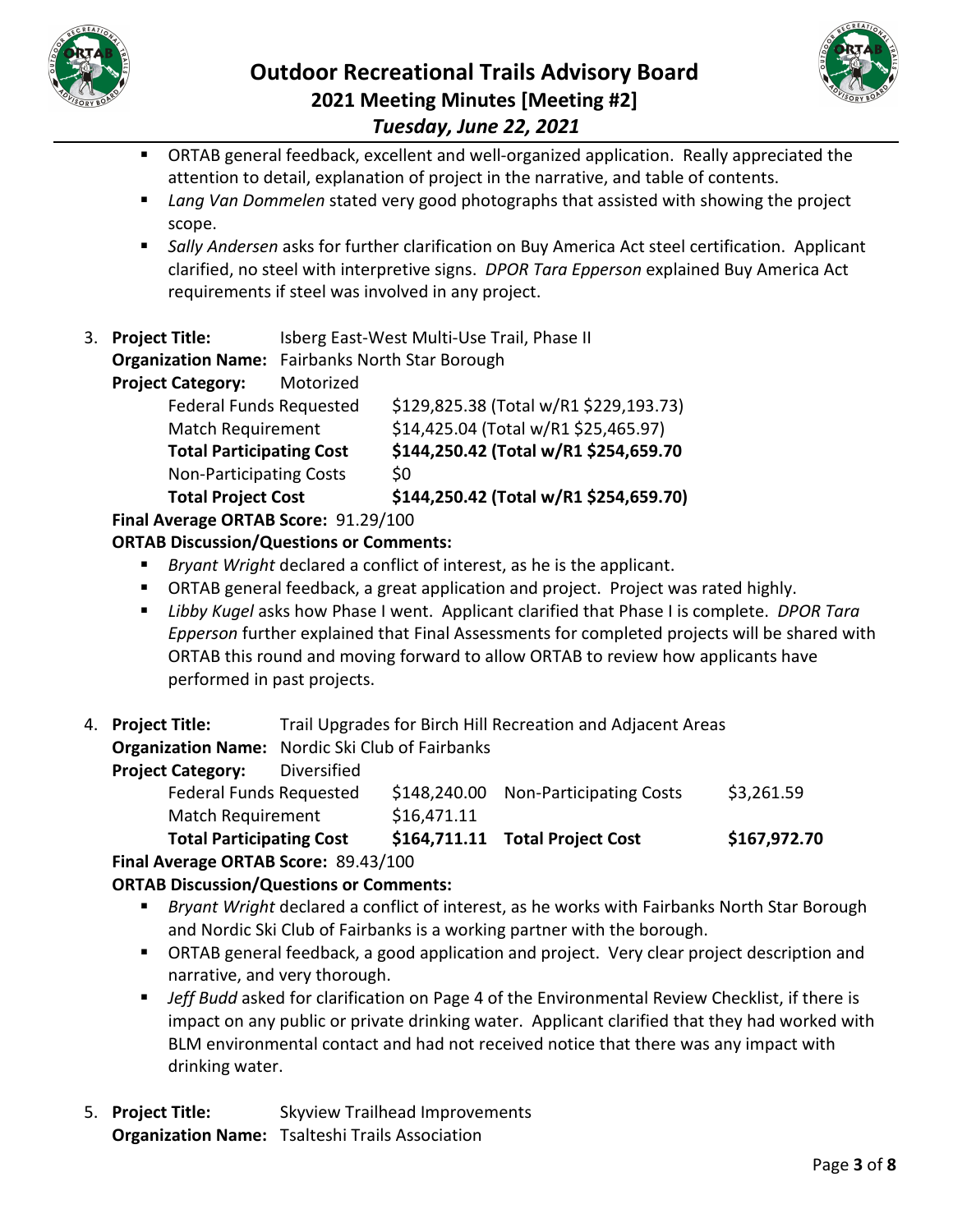



*Tuesday, June 22, 2021*

|    | <b>Project Category:</b>                                                                                                                                                            | Diversified        |              |                                                                                          |                                                                                               |  |  |  |
|----|-------------------------------------------------------------------------------------------------------------------------------------------------------------------------------------|--------------------|--------------|------------------------------------------------------------------------------------------|-----------------------------------------------------------------------------------------------|--|--|--|
|    | Federal Funds Requested                                                                                                                                                             |                    | \$147,618.15 | <b>Non-Participating Costs</b>                                                           | \$0                                                                                           |  |  |  |
|    | Match Requirement                                                                                                                                                                   |                    | \$16,403.25  |                                                                                          |                                                                                               |  |  |  |
|    | <b>Total Participating Cost</b>                                                                                                                                                     |                    |              | \$164,021.40 Total Project Cost                                                          | \$164,021.40                                                                                  |  |  |  |
|    | Final Average ORTAB Score: 83.63/100                                                                                                                                                |                    |              |                                                                                          |                                                                                               |  |  |  |
|    | <b>ORTAB Discussion/Questions or Comments:</b>                                                                                                                                      |                    |              |                                                                                          |                                                                                               |  |  |  |
|    | ш                                                                                                                                                                                   |                    |              |                                                                                          | ORTAB general feedback, great details in the budget and application. A good project to ensure |  |  |  |
|    | trail facilities are meeting trail-user needs.                                                                                                                                      |                    |              |                                                                                          |                                                                                               |  |  |  |
|    |                                                                                                                                                                                     |                    |              | Bryant Wright asked verification if lumber costs are current, and prices are up to date. |                                                                                               |  |  |  |
|    | Applicant verified that costs are up to date.                                                                                                                                       |                    |              |                                                                                          |                                                                                               |  |  |  |
|    | ٠                                                                                                                                                                                   |                    |              |                                                                                          | Christy Gentemann really appreciated the photographs, and felt they gave great perspective to |  |  |  |
|    | the project scope.                                                                                                                                                                  |                    |              |                                                                                          |                                                                                               |  |  |  |
|    | Mike Sirofchuck stated is a good project. Overall, moving a shed may be a lower priority<br>compared to trail projects, however, understands the benefits of moving shed to benefit |                    |              |                                                                                          |                                                                                               |  |  |  |
|    |                                                                                                                                                                                     |                    |              |                                                                                          |                                                                                               |  |  |  |
|    | activities in the location.                                                                                                                                                         |                    |              |                                                                                          |                                                                                               |  |  |  |
| 6. | <b>Project Title:</b>                                                                                                                                                               | <b>Berry Trail</b> |              |                                                                                          |                                                                                               |  |  |  |
|    | <b>Organization Name:</b> Valdez Adventure Alliance                                                                                                                                 |                    |              |                                                                                          |                                                                                               |  |  |  |
|    | <b>Project Category:</b>                                                                                                                                                            | Non-Motorized      |              |                                                                                          |                                                                                               |  |  |  |
|    | Federal Funds Requested                                                                                                                                                             |                    | \$16,920.00  | <b>Non-Participating Costs</b>                                                           | \$0                                                                                           |  |  |  |
|    | Match Requirement                                                                                                                                                                   |                    | \$2,114.25   |                                                                                          |                                                                                               |  |  |  |
|    | <b>Total Participating Cost</b>                                                                                                                                                     |                    | \$19,034.25  | <b>Total Project Cost</b>                                                                | \$19,034.25                                                                                   |  |  |  |
|    | Final Average ORTAB Score: 92.13/100                                                                                                                                                |                    |              |                                                                                          |                                                                                               |  |  |  |
|    | <b>ORTAB Discussion/Questions or Comments:</b>                                                                                                                                      |                    |              |                                                                                          |                                                                                               |  |  |  |
|    | ш                                                                                                                                                                                   |                    |              |                                                                                          | ORTAB general feedback, a great project and the application was well written. Great photos to |  |  |  |
|    | support project scope.                                                                                                                                                              |                    |              |                                                                                          |                                                                                               |  |  |  |
|    |                                                                                                                                                                                     |                    |              |                                                                                          | Priant Wright recommended adding more funding in the indirect pertien to accist with grant    |  |  |  |

- *Bryant Wright* recommended adding more funding in the indirect portion to assist with grant management. Asks for further clarification on future improvements. Applicant explains current goals versus future goals to continue to make improvements to this location.
- *Lang Van Dommelen* really liked this project. As a climber, felt that this project will help multiple user groups. Applicant clarified that the current areas where climbers can access are not official trails, are not permitted, and are not safe. Applicant says it is important for climbers to have access to trails from the bottom areas to improve safety.
- *Mike Sirofchuck* recommends, now that *DPOR Director Gease* has raised the maximum award limits, for applicant to consider applying for more funding to complete more work at one time. Would prevent having to apply for future phases of a project and will allow applicant to complete more work at one time. Applicant explained their organization has another application from Round #1 and did not want to overextend their organization for this year and will consider this recommendation for future.
- 7. **Project Title:** Tracks for Trails **Organization Name:** Willow Area Community Organization **Project Category:** Motorized Federal Funds Requested \$23,177.70 Non-Participating Costs \$0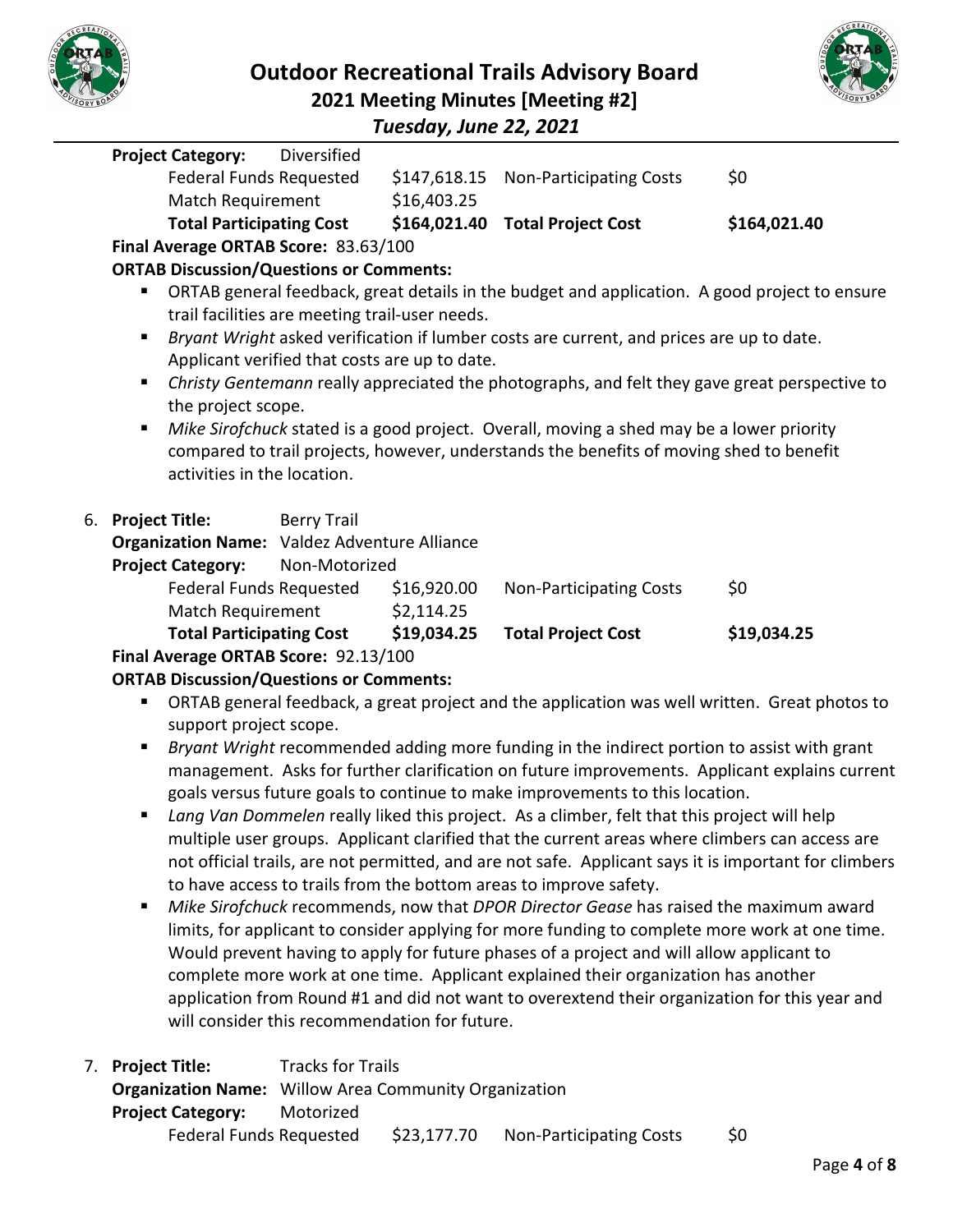



*Tuesday, June 22, 2021*

Match Requirement \$2,575.00 **Total Participating Cost \$25,752.70 Total Project Cost \$25,752.70 Final Average ORTAB Score:** 88.25/100 **ORTAB Discussion/Questions or Comments: •** Applicant was not present for meeting and was not available to address any questions or concerns from ORTAB. ORTAB general feedback, a good application and investment for grooming. *Jeff Budd* recommended that this type of project include a second set of equipment, if there was funding available. Felt it was a good application and good use of funding. *Christy Gentemann* expressed concerns with one of the letters of support from Lyons Club dated from 2013 and could not tell if support letter was specifically for this project. Also, asked for clarification on the different quotes the applicant provided. *Mike Sirofchuck* liked that a rural area applied and liked to see that funds are given to different areas across the state. *Lang Van Dommelen* expressed concerns over the long-term reliability. Warranties may be a good solution but just noted that some only have one- or two-years coverage. 8. **Project Title:** Danger Point Trail Reconstruction Project **Organization Name:** City of Angoon **Project Category:** Non-Motorized Federal Funds Requested \$150,000.00 Non-Participating Costs \$202,947.00 Match Requirement \$16,667.00 **Total Participating Cost \$166,667.00 Total Project Cost \$369,614.00 Final Average ORTAB Score:** 84.25/100 **ORTAB Discussion/Questions or Comments: Applicant was not present for meeting and was not available to address any questions or** concerns from ORTAB.

- **ORTAB general feedback, application was well done.**
- *Bryant Wright* expressed concern of Right-of-Way and determining if appropriate authorization of Right-of-Way had been obtained. Concerns with the amount of project planning involved for the project and would have like to see that more project planning was done prior to applying for the construction project.
- *Christy Gentemann* thought this was a good project and that public benefit was explained very well. Expressed concerns with archeological determination summary that stated project could have indirect adverse effects to the Danger Point location.
- **Libby Kugel noted that there was no official land management plan and was concerned if this** project was a higher priority than other local projects. Would have liked more information and clarification.
- *Mike Sirofchuck* liked that a rural area applied and liked to see that funds are given to different areas across the state. Noted that this may benefit tourism in the area, allowing visitors to explore the area by trail access. Also expressed concerns of archeological findings, as this could stop a project in its tracks. This may be a project that includes phases moving forward, either beginning now or moving forward.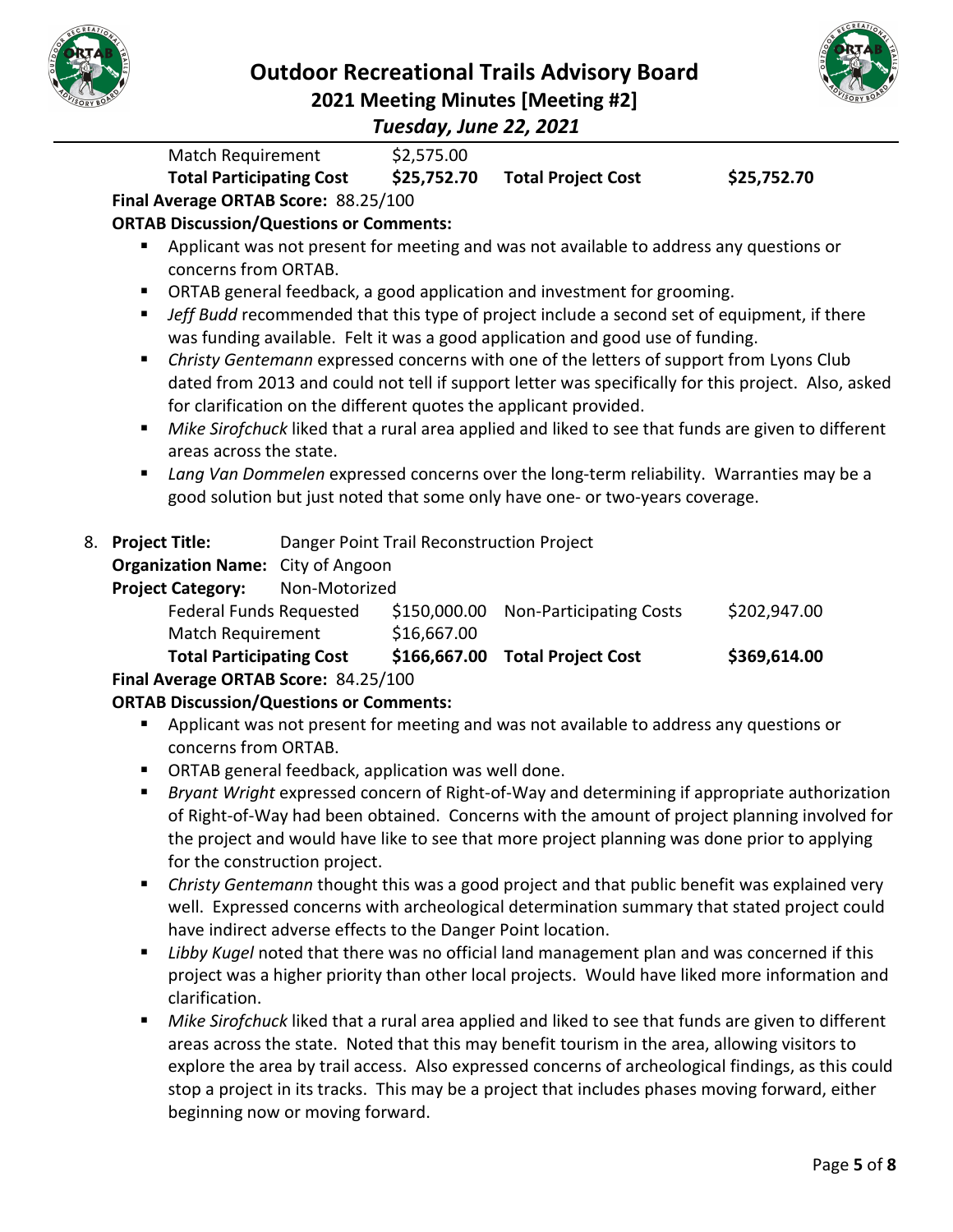

# **Outdoor Recreational Trails Advisory Board 2021 Meeting Minutes [Meeting #2]** *Tuesday, June 22, 2021*



- *Sally Andersen* would have liked to see more long-term assurance for the maintenance, planning, and long-term use of this trail. Asks if this trail would be made road-accessible in future and questioned how this trail would remain recreational. Would have liked more information and detailed quotes, such as information for interpretive panels.
- **Jeff Budd also liked that a rural area applied and liked to see that funds are given to different** areas across the state. Noted that this may benefit tourism in the area, allowing visitors to explore the area by trail access.

ORTAB has concluded discussion of RTP applications and final scoring. DPOR Tara Epperson provided an overview of the scoring and funding calculations spreadsheet. Totals from Round #1 applications are still factored into overall funding for FY2021 and must be included when discussing applications from Round #2.

ORTAB reviews the current project categories for each project to determine if the projects have been classified correctly, and make changes as needed (Motorized, Non-Motorized, Diversified).

### **Break for Lunch, 12:00pm – 1:00pm**

ORTAB continues review of current project categories and ranking. ORTAB completed the review of current project categories for each project.

ORTAB has concluded discussion of RTP applications and final scoring. Motion passed for ORTAB to approve or deny the current final scores and project rankings. ORTAB Chairperson Mike Sirofchuck conducts a roll call motion to approve or deny the final scores and project rankings:

|                                                            |                                                     | Average<br><b>Application</b> |
|------------------------------------------------------------|-----------------------------------------------------|-------------------------------|
| $\overline{\mathbf{v}}$<br>Project Title                   | $\overline{\mathbf{v}}$<br><b>Organization Name</b> | Scores $\left  \cdot \right $ |
| Berry Trail                                                | Valdez Adventure Alliance                           | 92.13                         |
| Isberg East-West Multi-Use Trail, Phase II                 | Fairbanks North Star Borough                        | 91.29                         |
| Trail Upgrades for Birch Hill Recreation & Adjacent Areas  | Nordic Ski Club of Fairbanks                        | 89.43                         |
| Karen Hornaday Park Pedestrian Entrance Trail              | City of Homer                                       | 88.75                         |
| <b>Tracks</b> for Trails                                   | Willow Area Community Organization                  | 88.25                         |
| Mirror Lake Multi-Use Trail Realignment and Rehabilitation | Chugach Mountain Bike Riders                        | 84.50                         |
| Danger Point Trail Reconstruction Project                  | City of Angoon                                      | 84.25                         |
| Skyview Trailhead Improvements                             | Tsalteshi Trails Association                        | 83.63                         |

ORTAB has unanimously approved of the RTP Application – Funding Calculations Spreadsheet, approving of final score and project ranking.

DPOR Tara Epperson discussed options for ORTAB to submit final scoresheets to DPOR Director's Office:

Email: [Parks.RTPGrantApp@alaska.gov](mailto:Parks.RTPGrantApp@alaska.gov)

Mail: Division of Parks and Outdoor Recreation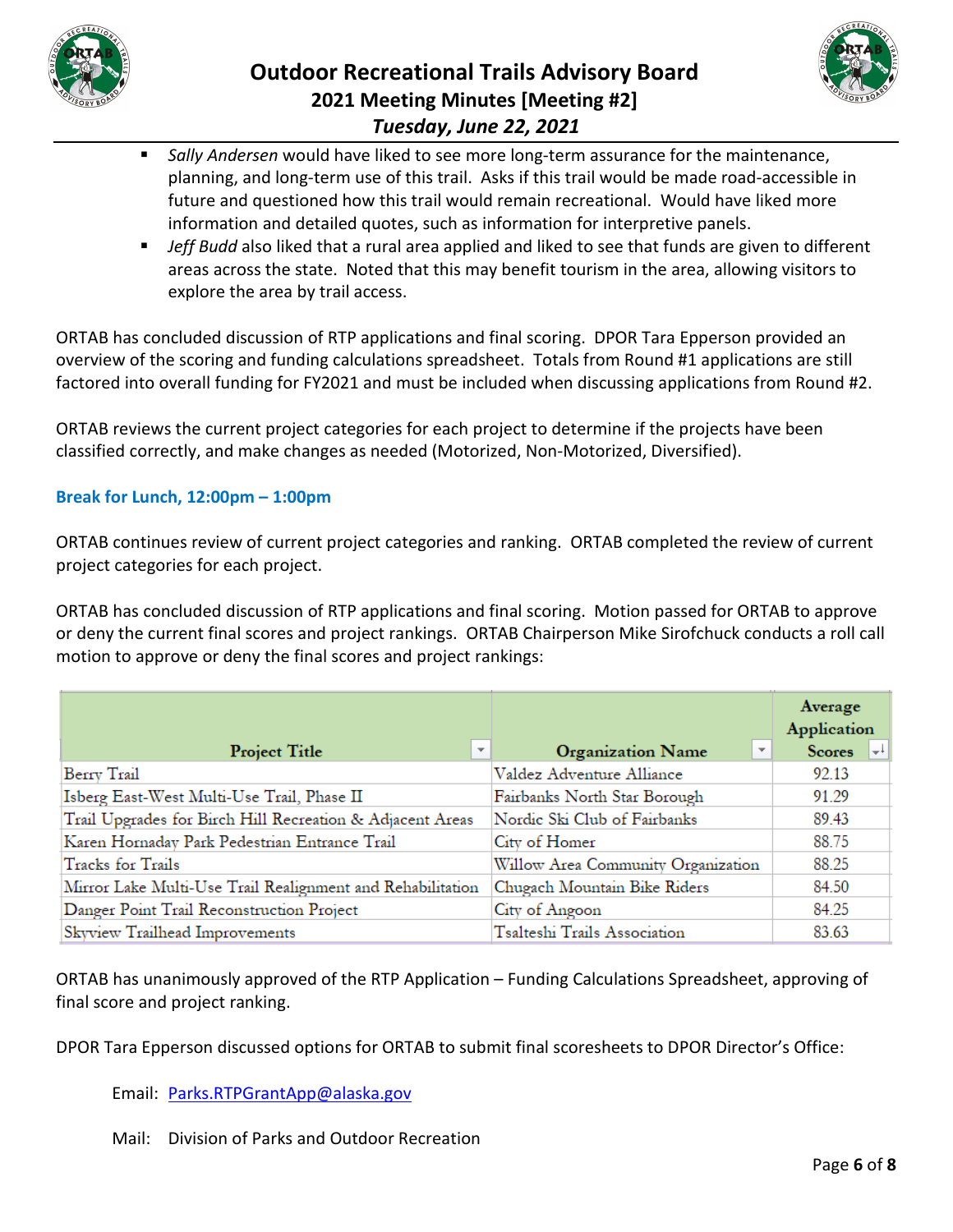



ATTN: Recreational Trails Program 550 West 7<sup>th</sup> Avenue, Suite 1380 Anchorage, AK 99501

All scoresheets must be submitted to DPOR Director's Office no later than Friday, June 25, 2021.

*DPOR Tara Epperson* stated that the final scores will be forwarded to *DPOR Director Ricky Gease* for consideration and approval. Brief update that emails will be sent later this week or early next, discussing plans for retiring ORTAB Members *Mike Rearden* and *Meghan McClain. Libby Kugel* and *Sally Andersen* had expressed interest in applying for second terms with ORTAB; letters will be sent to the Commissioner's Office in July or early August to appoint new terms. There will be two (2) vacancies to fill for ORTAB, one (1) motorized representative and one (1) diversified representative. Ideally, both vacancies will be filled with motorized representatives to ensure that federal regulations are met for each meeting, where a minimum of one (1) motorized and one (1) non-motorized representative must attend to conduct an ORTAB Meeting. Moving forward, it is requested next ORTAB Meeting is held in November/December to allow more time for agencies to process RTP applications and allow a better opportunity for projects to begin sooner. ORTAB agreed to tentative schedule. *Mike Sirofchuck* appreciated DPOR's time with reviewing the applications and working with applicants prior to their review; felt the review made it much easier for ORTAB Members to review. Future meetings are proposed to continue to be held telephonically; the majority of ORTAB Members preferred telephonic meeting.

ORTAB Members requested an overview of the eleven (11) applications that were assessed as INCOMPLETE/INELIGIBLE and review why these applications were not forwarded to ORTAB. *DPOR Tara Epperson* presented each application's Application Completion Assessment, as well as the final letters sent to applications explaining in detail why the application was assessed as INCOMPLETE/INELIGIBLE. During review, ORTAB Members had opportunity to ask questions or request further clarification, allowing for open discussion for these applications.

ORTAB Members each provide feedback on scoring, the review process, processes in general:

- *Sally Andersen* appreciated the overview for the applications that were not forwarded to ORTAB. Recommended updates to the current ORTAB Scoresheet to allow for a more sensitive scoring rubric. Recommended removing scoring for the landowner authorization and the public notice requirements, as DPOR Grants Administration is already doing so. Also recommended to remove the category, if applicant is applying for an amount under the maximum award limit, as DPOR Grants Administration is also reviewing this item. Agreed with *Christy Gentemann* about repositioning project scope sooner in the application. Would like clarification on ORTAB's role of helping applicants during the application process. [*DPOR Tara Epperson* explained below.] Thanked everyone!
- *Mike Sirofchuck* agreed with *Sally Andersen.* If there are any items that are disqualifying factors, does not seem necessary for ORTAB to score those areas. Recommended having the ORTAB Scoresheet available to applicants to reference while applying with RTP. Supports mitigating conflicts of interest. Thanked everyone for their hard work, to include DPOR and ORTAB!
- *Jeff Budd* also agrees. Liked the last items in last section where more points are awarded based on each ORTAB Member's opinion of the project. Thanked everyone!